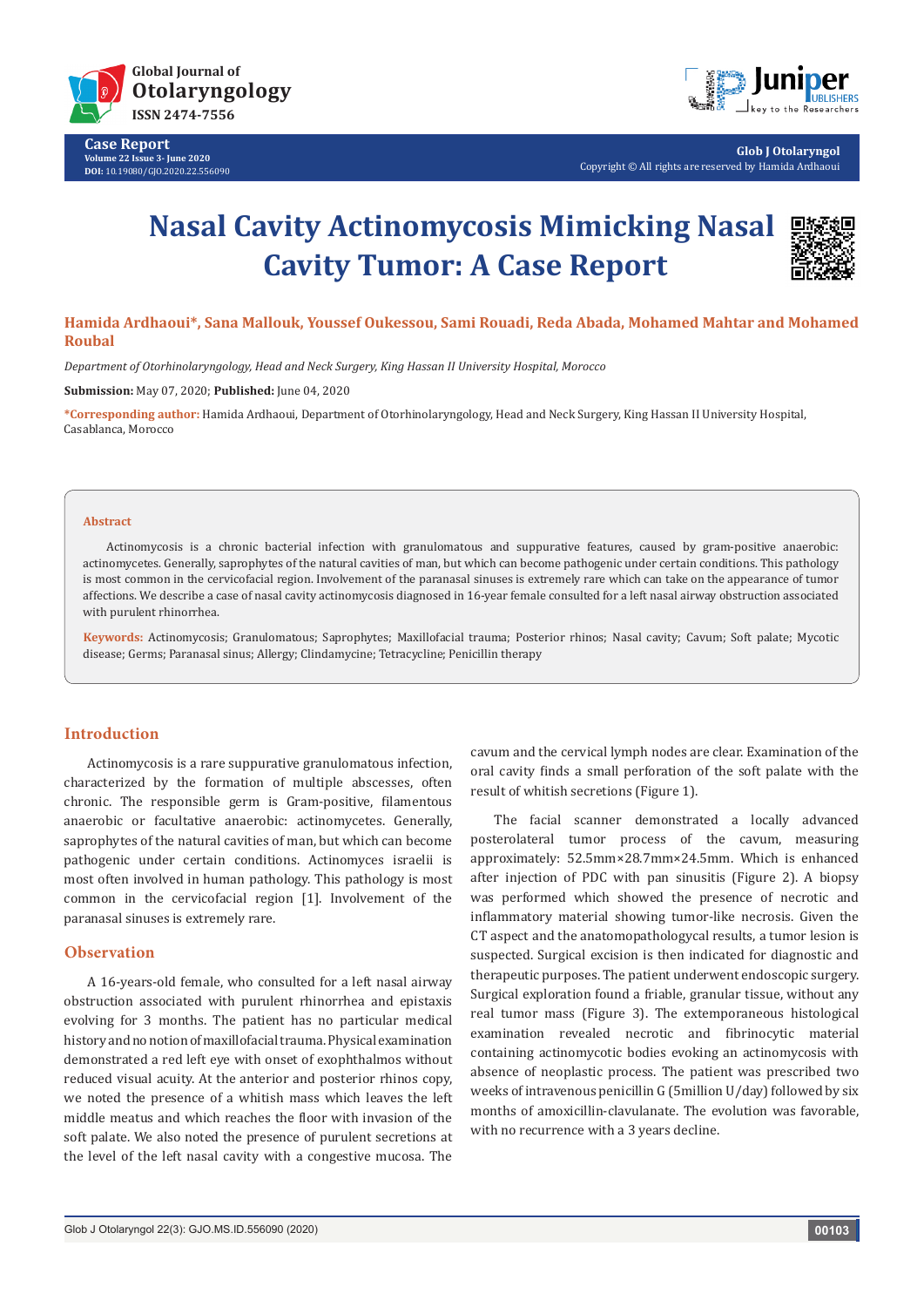

**Figure 1:** Examination of the oral cavity finds a small perforation of the soft palate with the result of whitish secretions.



**Figure 2:** The facial scanner demonstrated a locally advanced posterolateral tumor process of the cavum, measuring approximately: 52.5mm×28.7mm×24.5mm with pan sinusitis



Figure 3: Surgical exploration found a friable, granular tissue, without any real tumor mass.

**00111**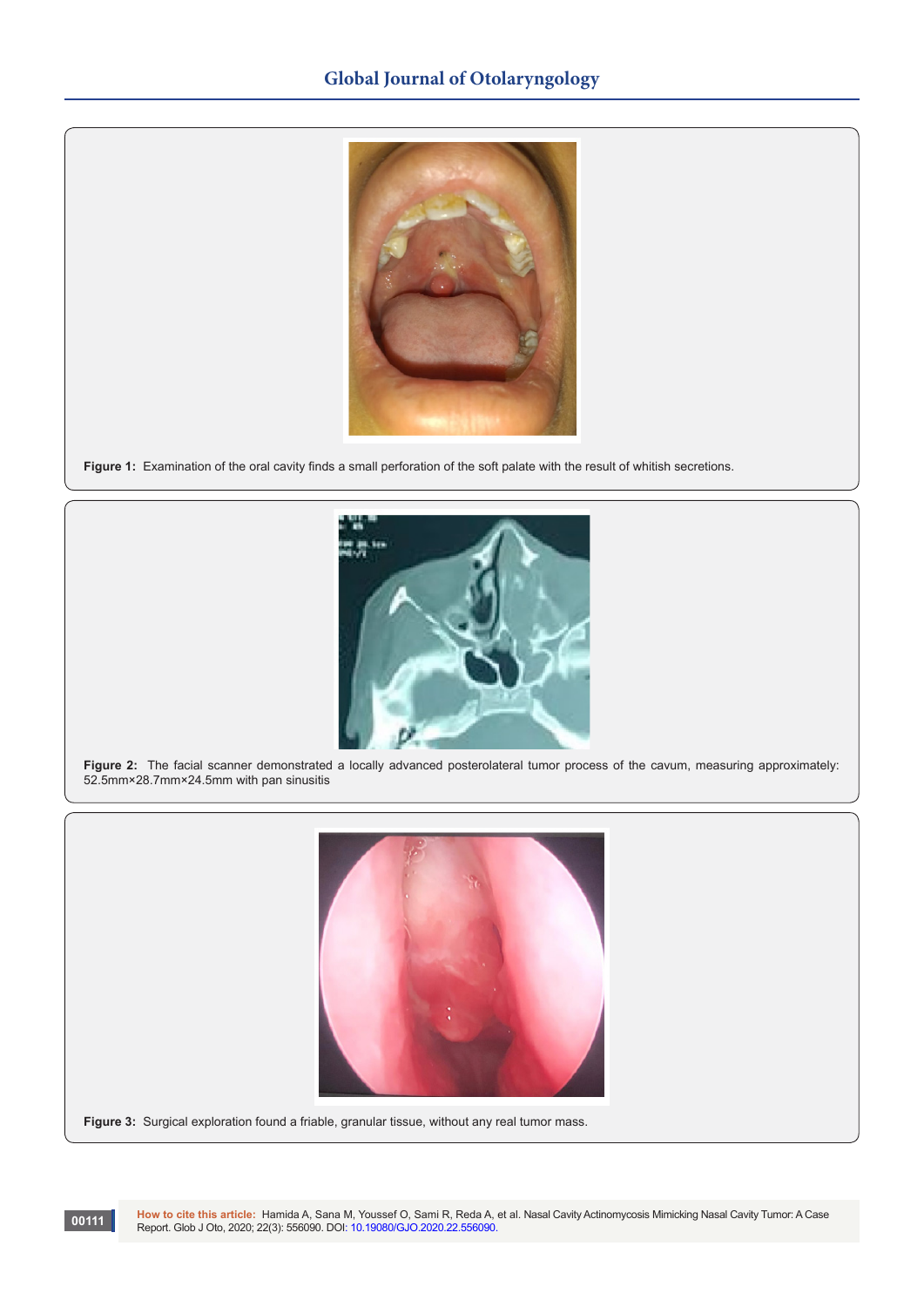# **Discussion**

Actinomycosis was first described in the early 19th century as a disease of cattle. However, the publication of the first description of actinomycosis in humans was in 1857 by LEBERT [2]. Actinomycosis is a term Greek: actino in relation to sulfur granules and mycos means a mycotic disease [2,3]. This infection was considered to be rare (reported annual incidence of 1/300000 persons), can be explained by the difficulty of diagnosis and the frequent association with other germs [4]. The predominance of the disease in rural areas is classic due to poor hygiene. It is generally occurs in adults (20 to 60 years), with a male predominance (male-to-female ratio: 3:1) [4,5].

Actinomycosis is a chronic bacterial infection with granulomatous and suppurative features, caused by gram-positive anaerobic, non-acid-fast bacteria, non-spore-forming, that is a saprophytic germ in human flora of the female genitourinary and gastrointestinal tracts, they are never found in the free state in nature. Actinomyces israelii is most often involved in human pathology [6,7]. Actinomyces are spontaneously not very pathogenic, two main predisposing factors for the occurrence of actinomycotic infection are: the existence of a pathway into the tissue and an anaerobic environment conducive to the multiplication of microorganisms [4,6]. It can affect all organs with a predominance of the cervicofacial region (cervicofacial region 40-60%, abdominal region 20-30%, thoracic region 20- 25% and pelvic region 3-5%) [1,4,5,7,8].

Paranasal sinus actinomycosis is rare, it manifests clinically as a chronic unilateral rhinosinusitis, which does not respond to medical therapy, with rhinorrhea, nasal airway obstruction and congestion, similar to the presented case [9]. Medical interventions as cervicofacial surgery and dental extractions, poor dental hygiene, trauma and immunocompromised status represent the main risk factors [7,4,5]. The diagnosis is difficult due on the one hand to the polymorphic clinical aspect of the disease and on the other hand to the difficulty in highlighting the germ in culture. Often, it is the histopathological examination, which confirms the diagnosis of actinomycosis by visualization of typical sulfur granules [10]. Radiologic findings are not specific but CT scans can determine exact location of the lesion and extent of involvement.

The treatment of actinomycosis is based on antibiotic therapy alone or in some cases combined with surgery. The antibiotic of choice is penicillin but in case of allergy, clindamycine and tetracycline can be used [11]. Nevertheless, there is no consensus either on the duration or on the dosage. In older series, the recommended treatment is high dose penicillin therapy (5 to 20 million U/day relayed by penicillin V at the dose of 2 to 5 million U/day.) for a long period (6 months to 1 year) [5,7]. However, several authors have reported the efficacy of short-term antibiotic therapy, particularly in cervicofacial locations [12,13]. Surgery may be for therapeutic purposes, or for diagnostic and therapeutic purposes. For our patient, the diagnosis of certainty was made postoperatively. Endoscopic surgical will allow abscess drainage and removal of the tissues involved thus avoiding recurrences and restoration of sinus ventilation [1]. The prognosis of the disease depends on early diagnosis and treatment, as it is a curable disease if properly diagnosed and treated.

### **Conclusion**

Paranasal sinus actinomycosis is rare. However, it should be considered in the differential diagnosis of chronic unilateral sinusitis does not respond to medical therapy. The treatment of actinomycosis includes endoscopic surgery and antibiotic therapy. The prognosis of the disease depends on early and adequate diagnostic and therapeutic care.

#### **References**

- 1. [Oostman O, Smego R A \(2005\) Cervicofacial Actinomycosis: Diagnosis](https://pubmed.ncbi.nlm.nih.gov/15847718/)  [and Management. Curr Infect Dis Rep 7: 170-174.](https://pubmed.ncbi.nlm.nih.gov/15847718/)
- 2. [Max miller, Albert Jason Haddad \(1998\) Cervicofacial actinomycosis.](https://www.sciencedirect.com/science/article/abs/pii/S1079210498902803)  [Oral Surg Oral Med Oral Patol Oral Radiol Endod 85: 496-508.](https://www.sciencedirect.com/science/article/abs/pii/S1079210498902803)
- 3. L Aderdour, K Koulali, L Bassi, A Raji, B Theolyere, et al. (2010) Ostéite mandibulaire d'origine actinomycosique. La lettre de l'infectiologue. Tome XXV-n°1- janvier- février.
- 4. [Boyanova L, Kolarov R, Mateva L, Markovska R, Mitov I \(2O15\)](https://pubmed.ncbi.nlm.nih.gov/25865197/)  [Actinomycosis: A frequently forgotten disease. Future Microbiol 10:](https://pubmed.ncbi.nlm.nih.gov/25865197/)  [613-628.](https://pubmed.ncbi.nlm.nih.gov/25865197/)
- 5. [F Vaulor, A Sénéchal, C Dupieux, J Karsenty, S Lustig, et al. \(2014\)](https://pubmed.ncbi.nlm.nih.gov/25045274/)  [Actinomycosis: etiologiy, clinical features, diagnosis, treatment, and](https://pubmed.ncbi.nlm.nih.gov/25045274/)  [management. Infect Drug Res 7: 183-197.](https://pubmed.ncbi.nlm.nih.gov/25045274/)
- 6. [Gajdacs M, Urban E, Terhes G \(2019\) Microbiological and Clinical](https://pubmed.ncbi.nlm.nih.gov/31480587/)  [Aspects of Cervicofacial Actinomycosices Infections: An Overview.](https://pubmed.ncbi.nlm.nih.gov/31480587/)  [Dentistry journal Sep 7\(3\): 85.](https://pubmed.ncbi.nlm.nih.gov/31480587/)
- 7. [Kononen E, Wade WG \(2015\) Actinomyces and related organisms in](https://pubmed.ncbi.nlm.nih.gov/25788515/)  [human infections. Clin Microbiol Rev 28: 419-442.](https://pubmed.ncbi.nlm.nih.gov/25788515/)
- 8. [Marret H, Wagner N, Ouldamer L, Jacquet A, Body G \(2010\) Pelvic](https://pubmed.ncbi.nlm.nih.gov/20430667/)  [actinomycosis: just think of it. Gynecol Obstet Fertil. 38\(5\): 312.](https://pubmed.ncbi.nlm.nih.gov/20430667/)
- 9. [M Roth, KT Montone \(1996\) Actinomycosis of the paranasal sinuses:](https://pubmed.ncbi.nlm.nih.gov/8643310/)  [a case report and review, Otolaryngology- Head and Neak Surgery](https://pubmed.ncbi.nlm.nih.gov/8643310/)  [114\(6\): 818-821.](https://pubmed.ncbi.nlm.nih.gov/8643310/)
- 10. [Nagy E, Boyanova L, Justesen US \(2018\) How to isolate, identify and](https://pubmed.ncbi.nlm.nih.gov/29458156/)  [determine antimicrobial susceptibility of anaerobic bacteria in routine](https://pubmed.ncbi.nlm.nih.gov/29458156/)  [laboratories. Clin Microbiol Infect 24: 1139-1148.](https://pubmed.ncbi.nlm.nih.gov/29458156/)
- 11. [N Vorasubin, AW Wu, C Day, JD Suh \(2013\) Invasive sinonasal](https://pubmed.ncbi.nlm.nih.gov/23008010/)  [actinomycosis: case report and literature review, Laryngoscope](https://pubmed.ncbi.nlm.nih.gov/23008010/)  [123\(2\): 334-338.](https://pubmed.ncbi.nlm.nih.gov/23008010/)
- 12. [Shah KM, Karagir A, Kanitkar S, Koppikar R \(2013\) An Atypical form of](https://pubmed.ncbi.nlm.nih.gov/23580677/)  [cervicofacial actinomycosis treated with short but intensive antibiotic](https://pubmed.ncbi.nlm.nih.gov/23580677/)  [regimen. BMJ Case Rep bcr2013008733.](https://pubmed.ncbi.nlm.nih.gov/23580677/)
- 13. [Sudhakar SS, Ross JJ \(2004\) Short-term treatment of actinomycosis:](https://pubmed.ncbi.nlm.nih.gov/14727221/)  [two cases and review. Clin Infect Dis 38: 444-447.](https://pubmed.ncbi.nlm.nih.gov/14727221/)